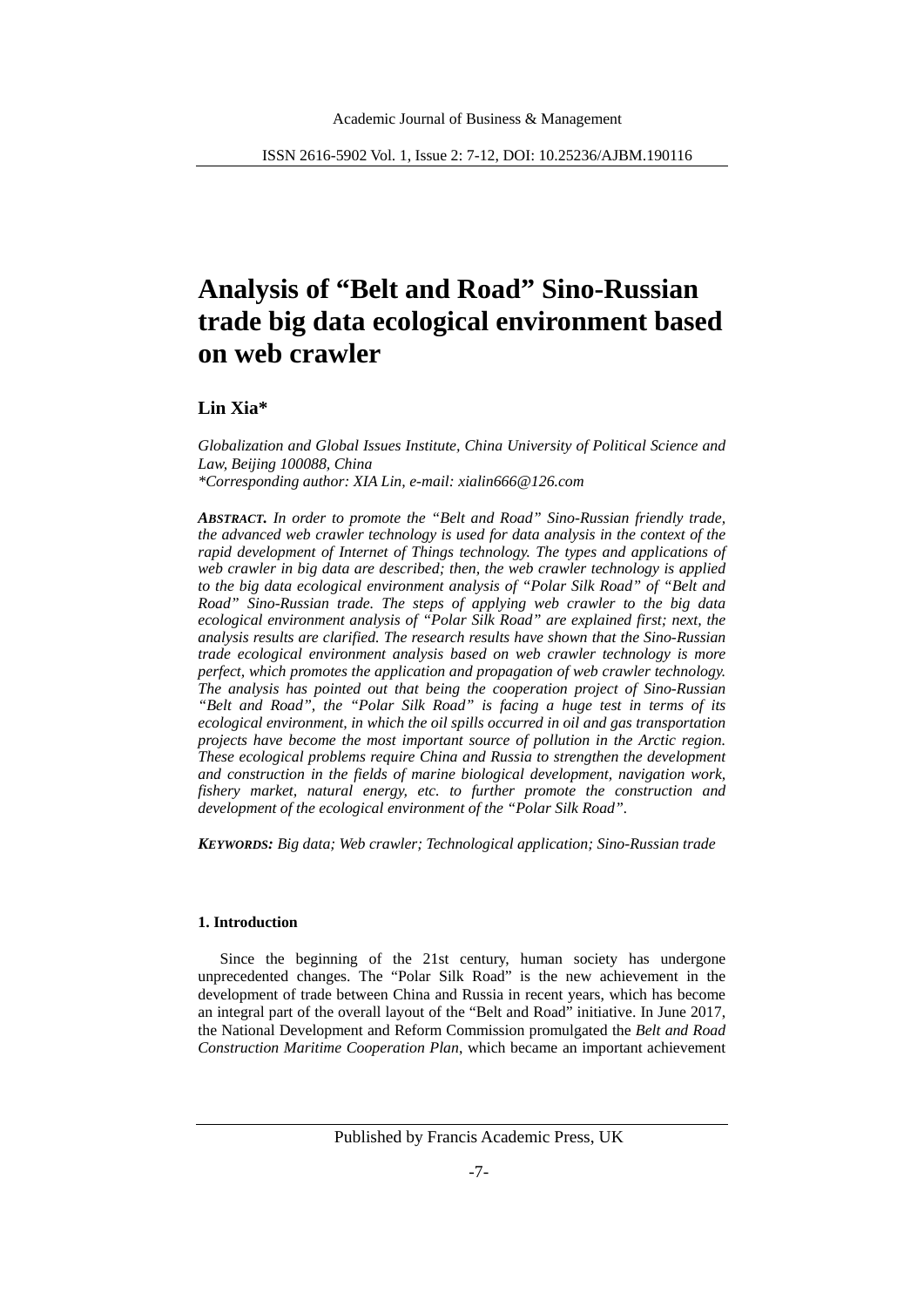in the strategic development of the "Belt and Road" initiative. In the *Plan*, a total of 3 blue economic channels were clearly proposed, one of which was "The Arctic Ocean Economic Circle" connected to Europe. The promulgation of the *Plan* indicated that the "Polar Silk Road" has become an important part of the "Belt and Road' initiative. In November of the same year, the leaders of China and Russia held a meeting. During the meeting, Chinese President Xi emphasized the importance of the "Polar Silk Road" [1].

The "Polar Silk Road" would become an important economic development link between China and Europe and affect global economic development. Due to the important commercial value of the "Polar Silk Road", it not only helps to improve the current imbalance of regional economic development but also contributes to the foreign economic development of China, which would also promote the sustainable development of the global economy. At present, the survival and development of the "Polar Silk Road" are still facing the challenges of cost-based economic technology, geopolitical competition, and harsh natural ecological environment. In order to promote the construction of the "Polar Silk Road" and realize bilateral trade and cooperation between China and Russia, it is essential to analyze the ecological environment of the "Polar Silk Road" [2].

In the context of the rapid development of Internet of Things technology, network data is in explosive growth. The application of data requires memory-based mining and searching from a large amount of data. Therefore, search engines rise to the occasion, which not only searches data information for users but also help users find the results they need [3]. The processing of information data requires the use of web crawler technology to collect network information. The rapid excavation information technology of web crawler can better help China and Russia analyze the ecological environment of Sino-Russian trade big data. Therefore, the web crawler technology is applied to the big data analysis of the "Polar Silk Road" ecological environment, thereby comprehensively and systematically analyzing the trade ecological environment of the "Belt and Road" between China and Russia.

## **2. Methodology**

#### *2.1 Brief analysis of web crawler*

The "web crawler" is a visual name. The crawler technology is mainly a program for automatically extracting web page information. It starts from the initial URL set and puts it all into the orderly queue to be collected. After the web crawler links to the web page, it can actively identify the HTML code of the web page. The code has the META information identifier. Under the guidance of these symbols, it can know which web pages need to be crawled and judge whether the web page links are tracked or not.

The web crawler technology is currently divided into 3 types, i.e. the focused crawler technology, the general crawler technology, and the incremental crawler technology, which are introduced below. The focus crawler technology adds a link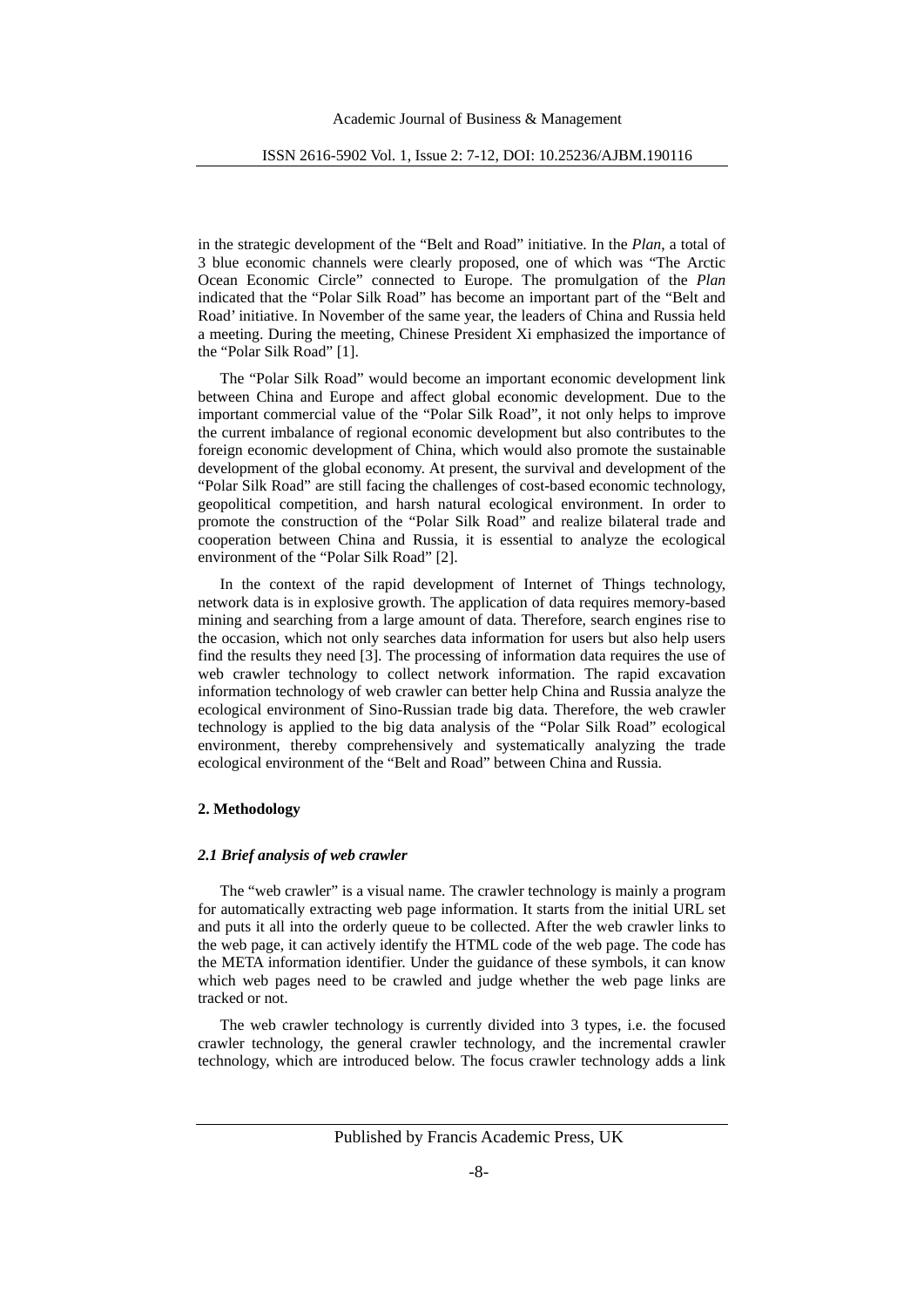evaluation and content evaluation module, whose main point of the crawling strategy is to evaluate the content of the page and the importance of the link. The implementation of the crawling strategy for link structure evaluation mainly takes the WEB page as a semi-structured document, which has a lot of structural information to evaluate the importance of the link. The crawling strategy based on content evaluation mainly applies the text-like calculation method, proposes the Fish Search algorithm, and uses the user input query words as the theme. With the further improvement of the algorithm, the Sharksearch algorithm can use the space vector model to calculate the page and topic relevance size [4].

The general crawler technology of the web crawler technology, also known as the whole network crawler, is a critical technology that starts with a preset single or multiple initial seed URLs to obtain the initial online URL list so that in the actual crawling process would continue to access and download the page from a URL in the queue. Then, the page content is obtained through the removal of HTML symbols by the parser; the summary is saved in the database of the WEB, and the new URL is saved in the current page until it can satisfy the conditions of system termination. The application of general crawler technology has different strategies. The breadth-first strategy and the depth-first strategy are key strategies; for example, the implementation of the depth-first strategy is to access the next-level web link in order of depth from low to high [5].

The incremental crawler technology of web crawler technology also has its distinctive features. It is an incremental update to the download page, which only crawls the newly-generated and changed web pages; therefore, the crawled pages are as new as possible. The main goal of the incremental crawling technology is to improve the quality of the page on the local page and keep the page centrally storing the latest page. The more common methods are the individual update method and the unified update method. In addition, another goal of incremental crawling technology is to rank the importance of web pages [6].

#### *2.2 Application of web crawler in big data*

The application of web crawler technology in the field of big data has distinct characteristics, which is reflected in the amount and the variety of data. The data resources are usually in all directions; thus, it is difficult to obtain data resources accurately; the application of web crawler technology could solve the problem. In terms of the application of crawler technology in the field of big data, its design is the key technology of search engine implementation and involves the crawler algorithm, which is a key element related to search engine performance [7]. The crawler algorithm plays a key role in the free search of the network system and the automatic downloading of web pages by identifying URLs.

At present, there are 3 algorithms used for crawling technology, i.e. the breadth-first algorithm, the depth-first algorithm, and the best-first algorithm. The implementation of the application strategy of the breadth-first algorithm is the time when the data information is captured. After completing the search on the current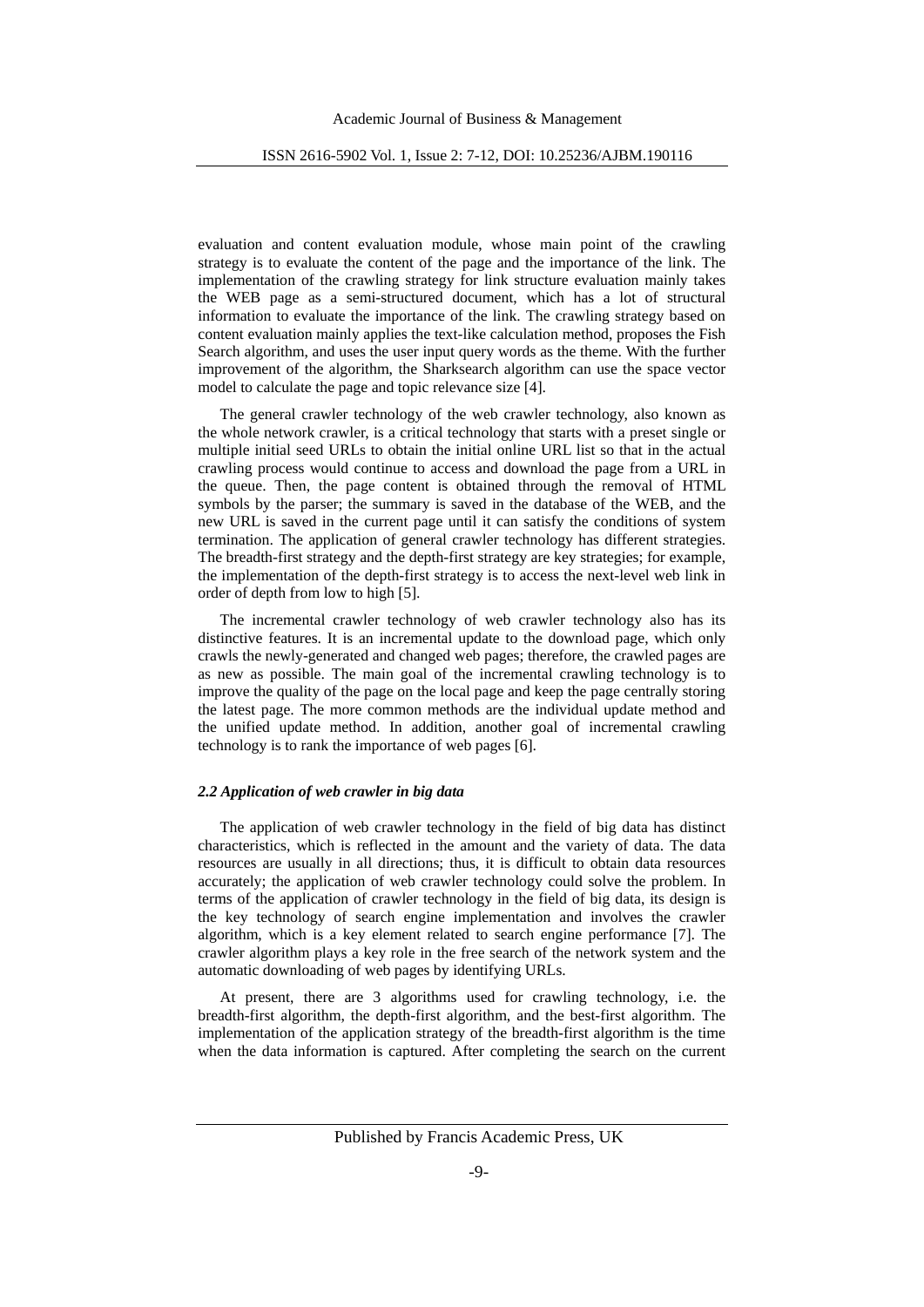level, it enters the next level. The design of the algorithm is relatively simple and can cover as many web pages as possible. Another method is the combination of the breadth-first algorithm and the web filtering technology, which crawls the web pages through the breadth-first algorithm and then filters the unused web pages [8].

The depth-first algorithm starts with the start page, selects the URL to enter the URL in the analysis page, and repeats the processes until the line is completed then processing the next line. In the implementation of the strategy, there is great value in providing links to portals. Another example is that in the application of the best-first algorithm, the search process is to first establish a search graph G, which has an initial node set S, open=(S), with closed=() to represent the empty table; if the set open is empty, it means that the search will exit the program, n=first(open); remove(n, open); add(n, closed), n is the target node indicates that the search is successful, and can give the path from S to n; otherwise, the n-node is expanded to generate a non-n-ancestor post-set node set  $M=\{m\}$ , and each m is added as a subsequent node of n to G; if m does not appear in the open and closed sets, then (m, open) is added; if m has a duplicate node k in the open set, then  $g(m)$  is added [9].

The best-first algorithm is to optimize the crawler technology and improve its application performance. In terms of the simulation of the best-first algorithm search, it is necessary to set A1, A2, B1, B2, B3, B4, B5 as the relevant URLs, as well as setting A2 to provide the interference factor as irrelevant web page; then, the crawler program is set to start from page A1 and capture the overall network environment coverage information; in terms of the improvement ideas, the information captured by the crawler program is compared through data analysis and filtering; if it is found that the A2 web page information and user requirements do not match, and A1 is the data information that the user needs, the crawler program will filter the information of A2 and then capture the information data of the A1 web page, which can effectively reduce the error rate of crawling information and improve the coverage and accuracy of the captured data [10].

# **3. Results and discussion**

## *3.1 Application of web crawler in the big data of "Polar Silk Road" ecological environment*

The process of using the web crawler technology to implement the big data analysis program for the "Polar Silk Road" ecological environment mainly includes the following steps: First, the main objectives of the ecological environment influencing factors are locked. The target data that users want to obtain are determined based on the targets, and the main web pages that these data are distributed are identified. Second, the target web page is analyzed. In order to capture relevant data more efficiently, the structural analysis of the target web page is mainly the path and logic analysis of its data access; then, the data is captured. The obtained data results are saved through the execution of commands by the selected software. Finally, data analysis is performed. The data obtained through the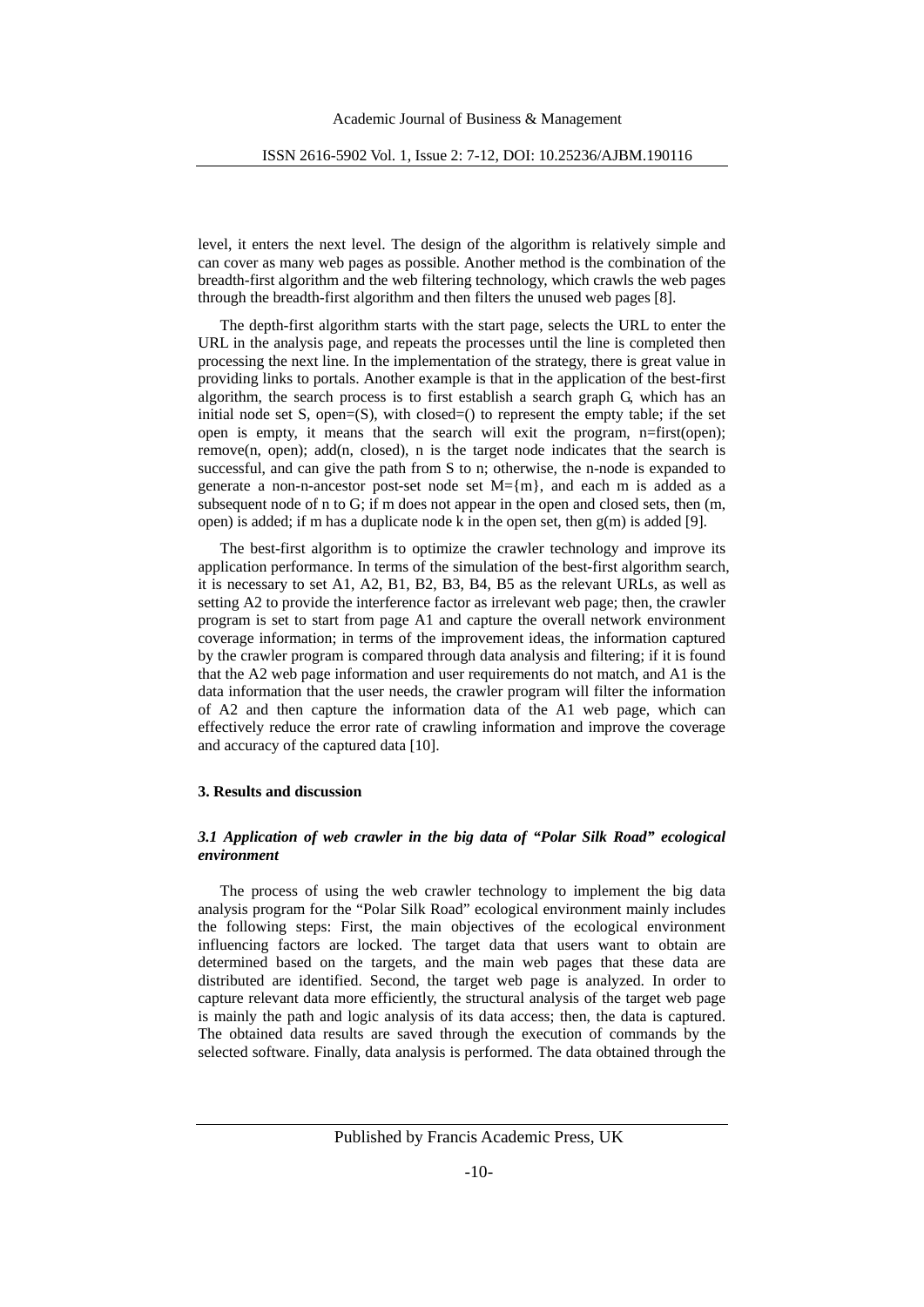above program is cleaned to obtain the target data, which can be further analyzed, expanded, and confirmed through the combination of technologies such as SQL query, Excel analysis, and data visualization, etc.

The principle of applying web crawler technology to implement data analysis is to obtain more sufficient and high-quality target data that are more reliable from the outside of the locked target, and the acquired new data can be compared with the existing internal data to help analysts expand the scope and find more relevant data results, which makes the analysis more reliable.

## *3.2 Analysis of big data of "Polar Silk Road" ecological environment*

The previous section has described the application steps of the web crawler technology in the "Polar Silk Road" of "Belt and Road" Sino-Russian trade big data ecological environment. The analysis results obtained from the technology application are explained below.

The natural ecological environment of the Arctic region on the "Polar Silk Road" is very fragile, and the navigation conditions are poor. At the same time, there are certain differences in geographical advantages and characteristics near the Arctic Ocean, which brings more challenges and pressures to the navigation activities of various countries. In addition, the important role of the Arctic waterway is to provide countries with energy output and commercial expansion space; thus, the relevant ships must operate in accordance with the provisions of the international maritime department. China, as a flag state but not an Arctic country, will face serious constraints on the development and application of the northern marine channels. Besides, Russia also faces the same problem. Although Russia is an Arctic country that can act for a long-term in the Arctic Ocean and has rich experiences of thecomplex ice conditions in the sea, the icebreakers and transport vessels used in the Russian northern marine channels are too long and basically do not meet the requirements of environmental protection; therefore, technology updates, ship updates, and domestic legal amendments are also challenges for Russia.

In view of the ecological problems existing in the above analysis, China and Russia need to make efforts in the following areas, including promoting the development of marine development in the Arctic region, navigation work, fishery market, etc.; in addition, China needs to make important contributions in the fields of navigation channel management, ship construction, marine technology, and personnel services in the Arctic region; besides, transportation service stations should be set up in the Arctic Ocean to provide navigation services for vessels.

China is the largest trading country worldwide and urgently needs to develop transportation routes in the Arctic Ocean region. China and Russia should cooperate in the construction of transportation infrastructure in the Arctic Ocean region, and improve the transportation conditions in the Arctic Ocean region to facilitate marine transportation in China and other countries.